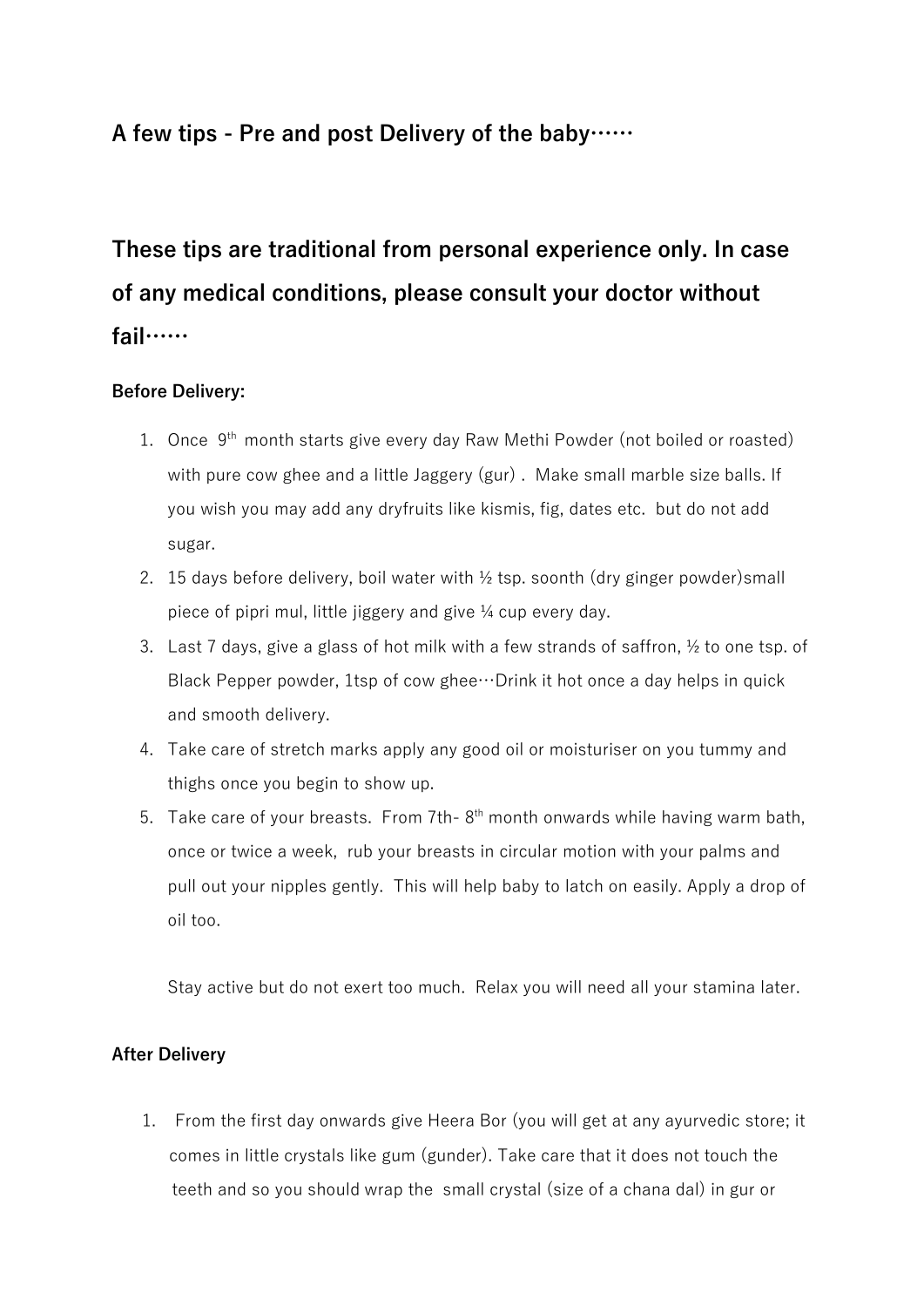butter and swallowed……Alternately, powder Heera Bor and buy empty capsules from a chemist and put the powder in it (this is what I do). Give one capsule every morning with glass of milk, rabri, kanji whatever. Continue for 60 days. (This strengthens the back, after delivery).

- 2. After second day to help clear the bleeding fast, Boil 1 glass of water with 1 tsp. ajmo (bishop seed), gur (jaggery to taste). Bring to a good rolling boil. Add  $\frac{1}{2}$  tsp cow ghee and drink. Strain and drink this for 3-5 days.
- 3.  $4<sup>th</sup>$  day onwards for next 7 days Boil one tsp. of suva, 1 small piece of cinnamon, 5 black pepper in one glass of water 10 mins. Strain and give.
- 4. Give boiled water for drinking . In a big stainless steel vessel boil water with suva, vaivaring (be careful and clean it well), one Jaiphal full (it can be removed and used for 3 days before discarding) Anisoo and ajomo (bishop seed) variali (fennel seeds) and small piece of cinnamon. After it comes to a rolling boil, continue to boil for 10 minutes. Strain the water (it will turn a bit brownish). This water should be had throughout. It helps a lot and helps the baby who is being breast fed.
- 5. If you do not get Methi (fenugreek) Ladoos/larvas. Every morning have ½ tsp methi powder and mix it with gur (jiggery) and cow's ghee and have it.
- 6. Eating Suva (Dil) after every meal is good for digestion (Recipe given)
- 7. Nutritious snack (sweet) to have in-betweens (Recipe given)
- 8. Snacking at tea time (Recipe given)
- 9. Invest in good belt to be worn after delivery. Plenty of choices are available.

## **Few things that may help you…………**

- 1. Rabri (Recipe given)
- 2. Vasanu
- 3. Rawa kanji made thin with added saffron and poppy seeds.(Recipe given)
- 4. Bajri (Millet) Kanji. (can be made with sugar or salt)
- 5. Bajri (Millet) roti with every meal (NO BREAD)
- 6. Turmeric (haldi)  $\frac{1}{2}$  tsp. with warm milk
- 7. Add ginger powder (soonth) to your meals for digestion
- 8. Moong Dal water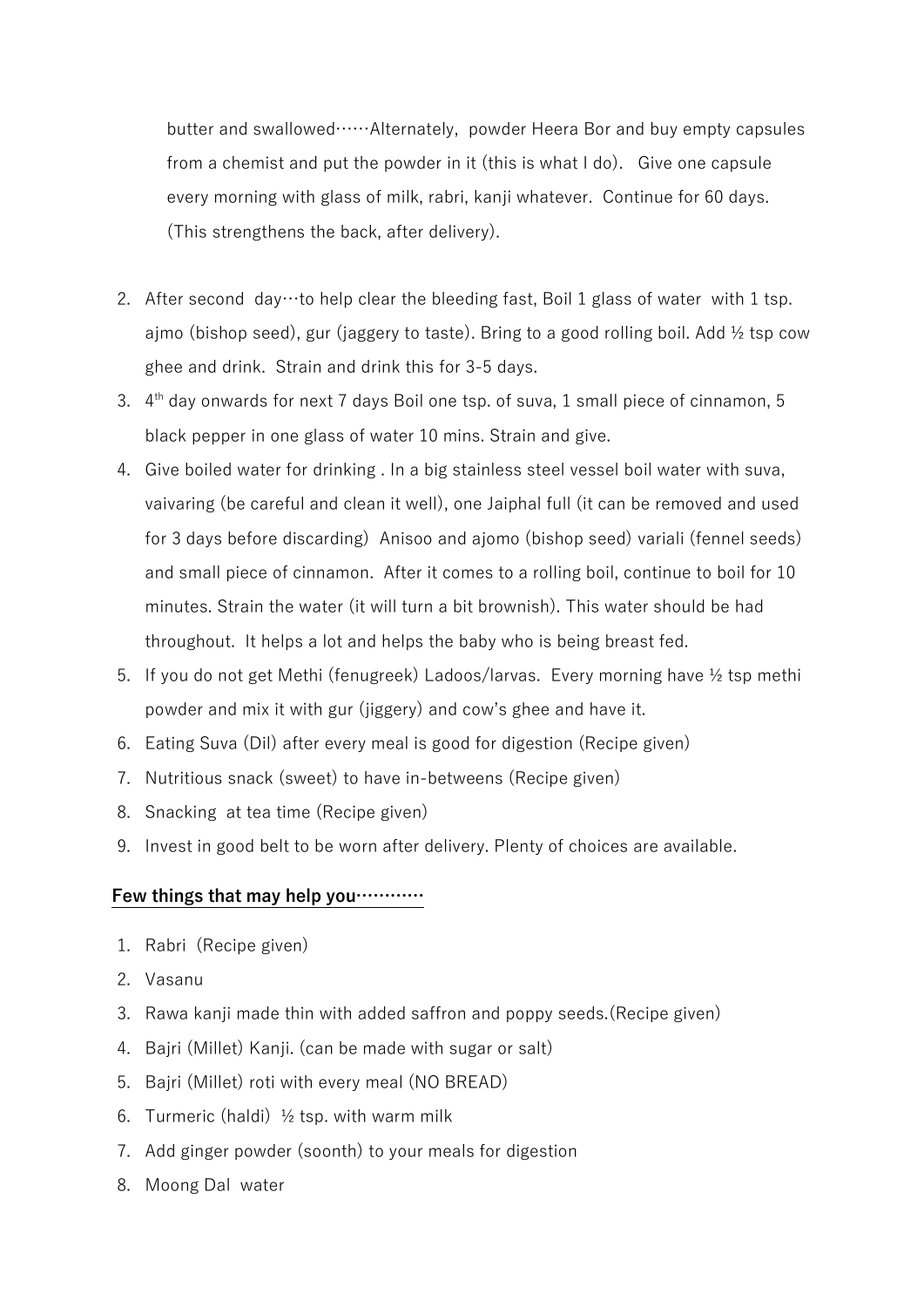- 9. Ajwain (Beshop seeds) helps to cleanse the uterus and digestion..add it to your meals/or eat after meal.
- 10. Ragi/Nachni/Finger Millet is excellent source. Prepare Dosa, Porridge roti.
- 11. Halim/water cress seed. (Recipe given)
- 12. Good quality Avocado.
- 13. Almond best have it soaked. Soak a few Almonds overnight. Remove the skin and munch on it.
- 14. VEGETABLES—Spinach/Methi, Suva / Dill Bhaji (washed very well), Doodhi (bottle gourd) Turia or snake gourd, French beans, Carrots, Beet root, White raddish, Sweet Potato… Cook everything with garlic, haldi, cumin seed powder in cow's ghee.
- 15. White fresh fish is good.
- 16. Avoid spicy and oily fried food.
- 17. Do avoid fried fish, cutlets, kababs etc. Try and eat steamed or boiled or baked fish and chicken.
- 18. A cup of Chicken soup will be good twice a day. Left over chicken from the soup can be made into baked dish with white sauce made with oats atta instead of maida.
- 19. Also avoid Brinjal, Potatoes, Bombay Ducks, over-riped fruits. If you have prawns take care to de-vein it well.
- 20. Have your food with Bajri roti (Bajri is good for milk).
- 21. Garlic should be added a little in eggs too. Garlic is good for milk too.
- 22. Chicken soup one cup everyday with ginger garlic and ajwain is good.
- 23. Methi leaves or soaked methi cooked is good back ache, joint pains, breast feeding.
- 24. Sesame seeds (til) Black or white regulates bowel movements.
- 25. Fennel seeds (variali) prevents colic in baby.
- 26. Keep yourself well-hydrated…Drink water, juice, soups etc. Avoid lot of tea/coffee.

### **Few things to help the baby**

1. If baby has gas and stomach bloats up and cries a lot. Take a very small muslin square cloth, fold it in a square again (fold it twice to make square), cut out a very